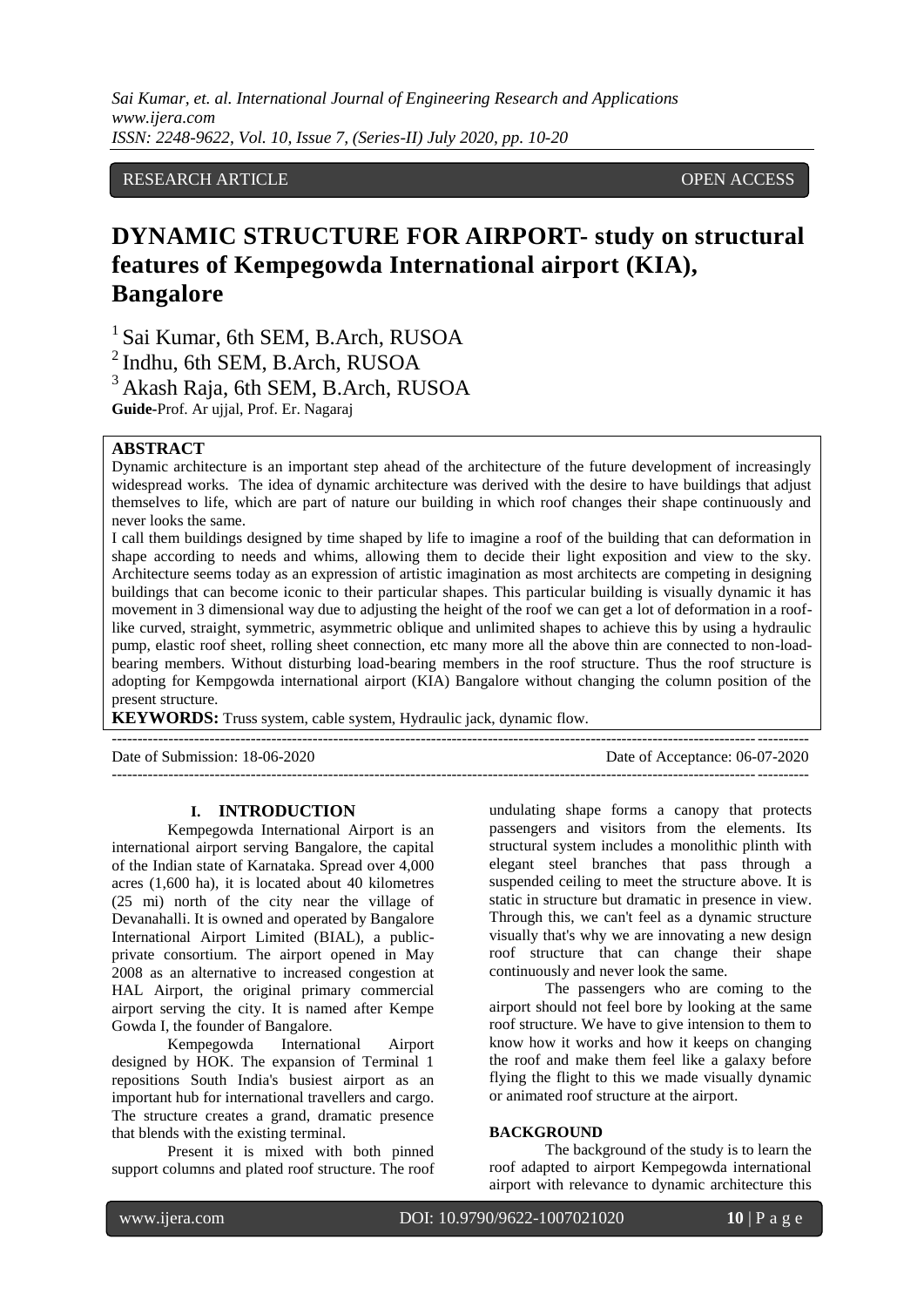study is direct towards an understanding of dynamic architecture only some parts of the building with reference to planning, architectural characters, and material usage and construction techniques. The roof was made to keep on changing their shape continuously and never looks the same. The roof is changing its shape, size but well protected from the weather conditions and creating skylights at a different position at any time. The structure is changing in the position but there is no structural drawback.

This document is trying to tell how we can create a roof structure to get a visually dynamic flow in the building.

#### **NEED FOR STUDY**

The documentation of KIA Bangalore was to obtain real life experience of the still existing dynamic architecture exclusive to the India provisions. The motive of the study was to understand how dynamic architecture works in the form of roof structure and to get multi zones construction and whims of the passengers and use them in our project our design flexible, sustainable, imaginary structure and also ensure the dynamic style specifics to that area.

#### **AIM**

To study dynamic flow in airport roof structure by using truss structural system.

#### **OBJECTIVE**

- To study the different structural system presently employed for the airport design.
- To study of the existing structural system building layout in Bangalore airport.
- To propose design guidelines, integrating dynamism structural system into Bangalore airport.

#### **SCOPE**

- Detail study on structural, dynamic system.
- Dynamic structural system which can be constructed in any type of zones, soil and it is independent upon structure.
- Dynamic structure came from expansioncompression and hydraulic pressure system.
- Dynamic flow will be by changing of roof structure shape and function.

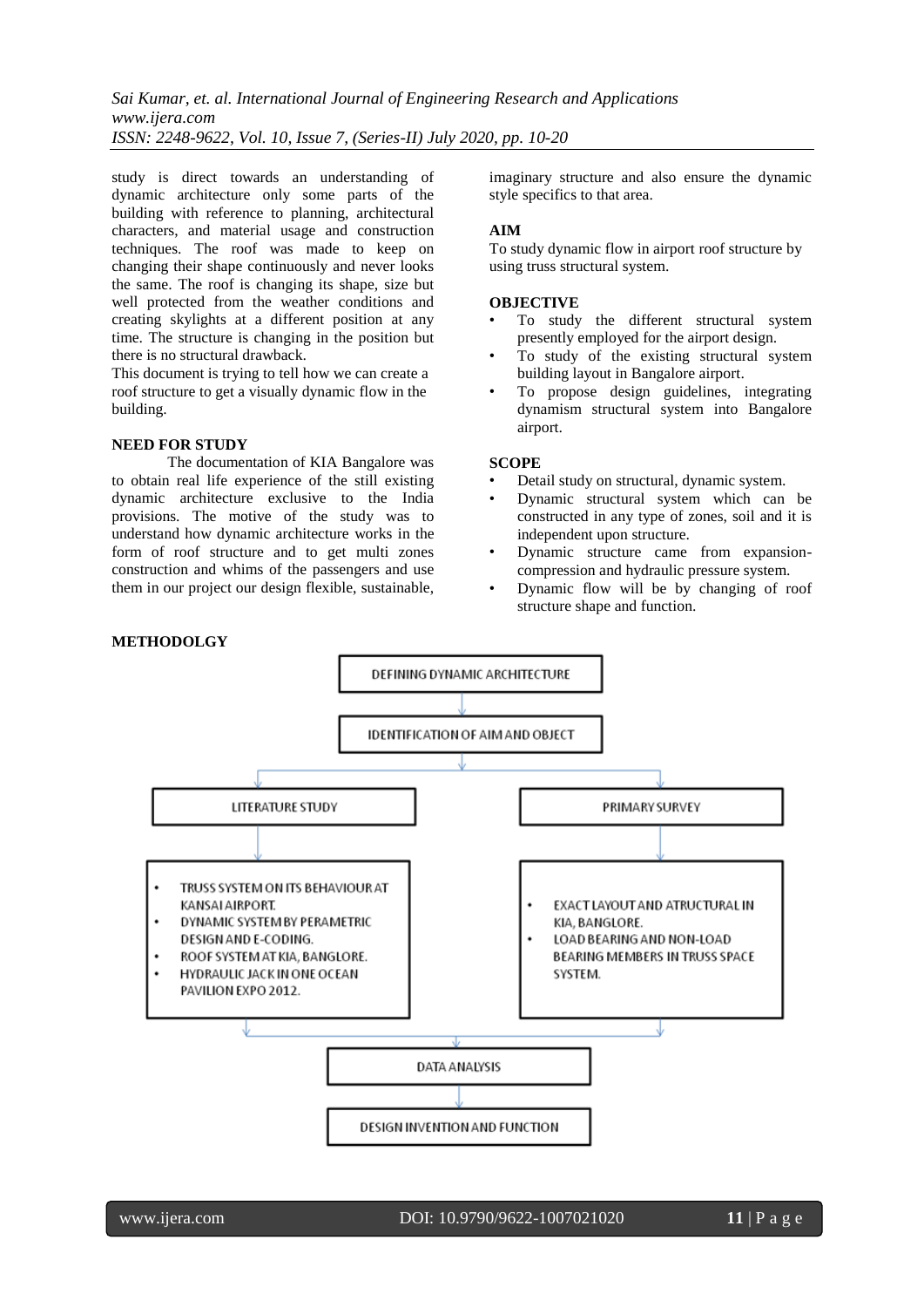# **II. LITERATURE STUDY a. TRUSS SPACE STRUCTURE SYSTEM, KANSAI AIRPORT, OSAKA, JAPAN.**

This research paper is written by Fermanto Lianto, who is a senior lecturer at the department of architecture, Tarunanagara University, Jakarta, Indonesia.

This paper is published on 11th November 2018 which was written in September 2017 (IJCIET JOURNAL VOLUME 9).

This paper mainly focuses on development on architectural works by using the truss structural system their methods and material usage. Mainly



#### **2. Truss-Assumptions**

There are 4 main assumptions made in the analysis of truss

- 1. Truss members are connected together at their ends only.
- 2. Trusses are connected together by frictionless pins.
- 3. The truss structure is loaded only at the joints.
- 4. The weights of the members may be neglected.

focused on the truss frame structure, truss space structure, space frame structures.

This article is written based on the principals of truss frame structures and truss structural system. The motive of this study is to absorb the stability of the system, truss forces, truss design, and height of the trusses with comparing to the type of trusses.

# **Principals of the truss system**

### **1. Stability of the truss system**

Each truss system is a stable arrangement of triangular shape (Figure A) so that it can't change it shape or collapse. A collapse will occurs if truss system is unstable not forming a triangular patterns under burden (Figure B).



Figure A Figure B

The major component that makes this airport have a triangular truss system with long horizontal supports in one way direction through the pin support columns and there is no secondary truss in the structure which is perpendicular to main truss. The total roof structure load is bearing on this horizontal truss system.



Transformation of load from roof structure to columns

#### Source

<https://www.barthe.net/jgallery/airport.htm>(Retrieved on September 26, 2018 [9]) <http://www.iaeme.com/IJCIET/issues.asp?JType=IJCIET&VType=9&IType=11>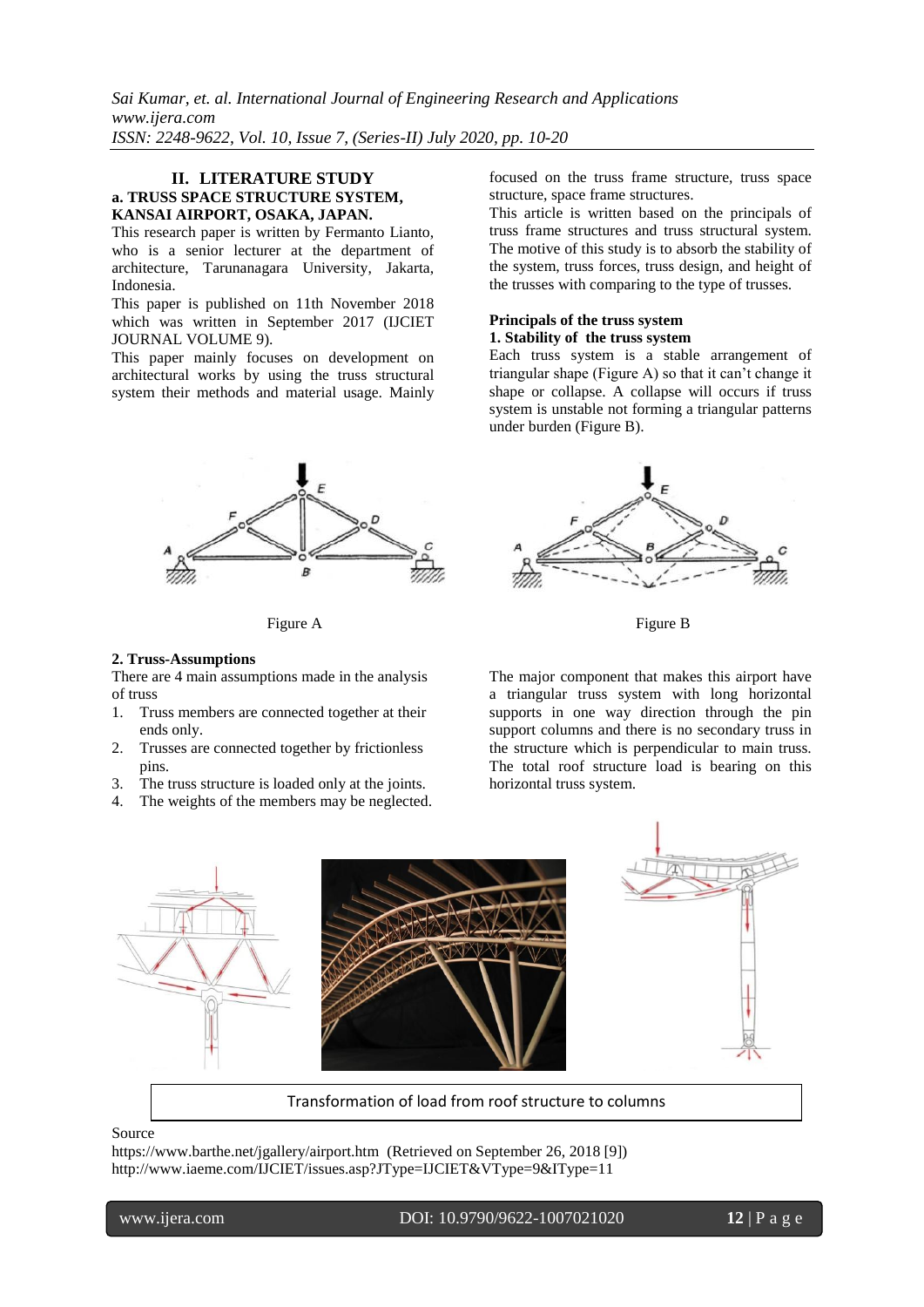#### **b. Dynamic architecture systems(parametric design and digital fabrication towards conversational customization)**

This research book is written by Mateus Van Stralen. He is an assistant professor at UFMG, a researcher at LAGEAR and director of KUBUS4D. He is a member of the Scientific Committee of the Iberoamerican Society Of Digital Graphics (SIGRADI) and a reviewer of the journal Kybernetes (England).

This paper is published on 28th December 2018.

This book is mainly focused on several chapters like virtual reality devices for architecture design learning, parametric design, and digital fabrication, the machines for living in the conventional age, Metadesign against control by the restriction in architecture.

The chapter of parametric design and digital fabrication mainly focused on the ability of parametric designs to generate variations and bespoke products, combined with the capability of digital fabrication to render this variety physical enables the mass production of non-standard products. These parametric designs mainly used for dynamic structures by given a coding system. The total dynamic structures are controlled through computers according to the design module.

This paper addresses the idea of parametric design or democratization of designs with a critical viewpoint and advocates for a different perspective of design democratization based on conversation

cycles and the copying, transforming, and sharing code. The kinetic structures are controlled by this method to function according to the design module. Source

[https://www.researchgate.net/publication/33126123](https://www.researchgate.net/publication/331261234_Dynamic_Architectural_Systems_Parametric_Design_and_Digital_Fabrication_towards_Conversational_Customization) [4\\_Dynamic\\_Architectural\\_Systems\\_Parametric\\_De](https://www.researchgate.net/publication/331261234_Dynamic_Architectural_Systems_Parametric_Design_and_Digital_Fabrication_towards_Conversational_Customization) [sign\\_and\\_Digital\\_Fabrication\\_towards\\_Conversati](https://www.researchgate.net/publication/331261234_Dynamic_Architectural_Systems_Parametric_Design_and_Digital_Fabrication_towards_Conversational_Customization) [onal\\_Customization](https://www.researchgate.net/publication/331261234_Dynamic_Architectural_Systems_Parametric_Design_and_Digital_Fabrication_towards_Conversational_Customization)

#### **c. One Ocean Thematic Pavilion EXPO 2012, designed by Soma**

Architect: Soma Architecture with local partner DMP architects

Location: Yeosu, South Korea

Status: Complete

Materials: Glass- fiber reinforced plastic

Process: Bio mimetic design exploration

Fabricator: Local fabrication with Soma Architecture, DMP Architects and Knippers Helbig This building is an example of kinetic architecture by changing the facade elevation by twisting fins. Soma drew its inspiration for the facade by studying the natural's sway of various types of vegetation. Because of its high tensile strength and low bending stiffness, glass fibered reinforcement plastic was an idea for the construction of 108 twisting fins that would give movement to the facade. These movement functions through the hydraulic jack below part of fins by the following figure.









Process to get dynamic facade

He is first architect who use the hydraulic machines to get a kinetic facades in a building.

<https://archpaper.com/2012/06/south-koreas-expo-2012-pavilion-active-facade/>

Source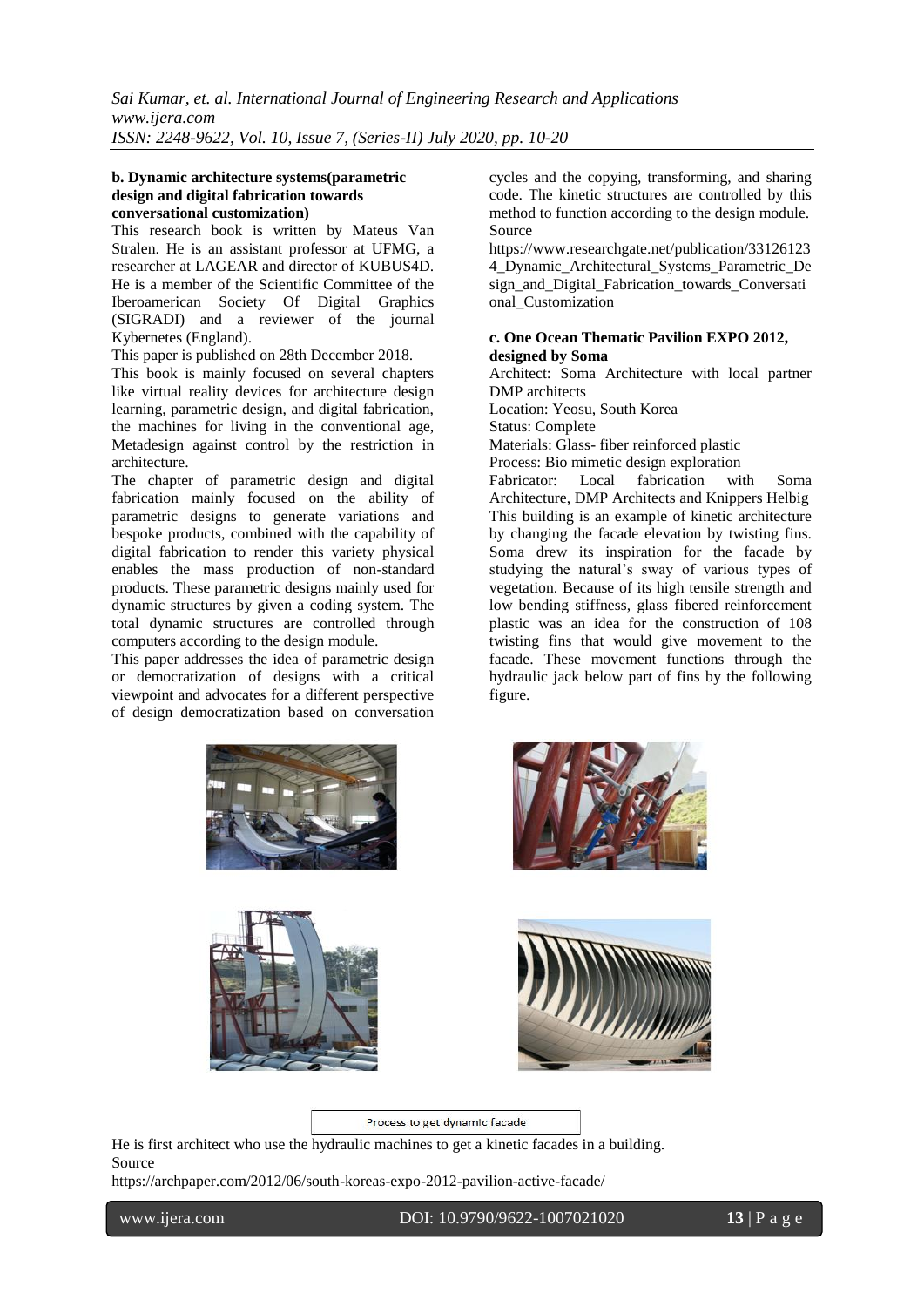#### **d. Canopy roof form of KempeGowda International Airport**

It was designed by HOK architects in 2008 May it is a great example of dynamic architecture in the presence of a dramatic field. The dynamic architecture is in the roof structure.

These sources describe the following questions how airport had constructed

- 1. How they achieved canopy form?
- 2. Types of materials used for different structural members?
- 3. The connection between the structural members?
- 4. How the roof structure is protected from the weather conditions?
- 5. The low transformation from the roof to the column?
- 6. How the process is taken to complete the structural system of the airport?
- 7. How the steel braces are suspended roof to above the ceiling?

Source

[https://www.arch2o.com/kempegowda](https://www.arch2o.com/kempegowda-international-airport-hok/)[international-airport-hok/](https://www.arch2o.com/kempegowda-international-airport-hok/)

### **PRIMARY CASE STUDY Structural Members In Kempegowda International Airport**

#### a. Columns

- 1. There are two directional columns placed in a rectangle shape.
- 2. There are 144 columns arranged in 18X8.
- 3. It is a pin supported column.
- 4. Each column has four-pin supported members which elaborated like a tree.
- 5. The column is made up of two materials.
- a. 1.RCC
- b. 2.STEEL MEMBER
- 6. RCC material is used from ground level to 6 meters and Steel member is used from 6 meters to roof structure.
- 7. The distance between the two columns is 16 meters.
- 8. Distance between the pins supports at each column.
- 9. At ground level 0 meters.
- 10. At ceil level 6 meters.
- 11. All columns are in different heights and different positions to achieve a cured roof structure.





# COLUMNS AND PLAN LAYOUT

#### b. BEAM

- 1. It is a PEB structure.
- 2. It has inverted U shape.
- 3. If the column height is varies the size of the beam also varies.
- 4. The beam is connected in two directional ways.
- 5. The beams are designed in curve shape according to the heights of the column and the roof design.
- 6. It made up of steel.

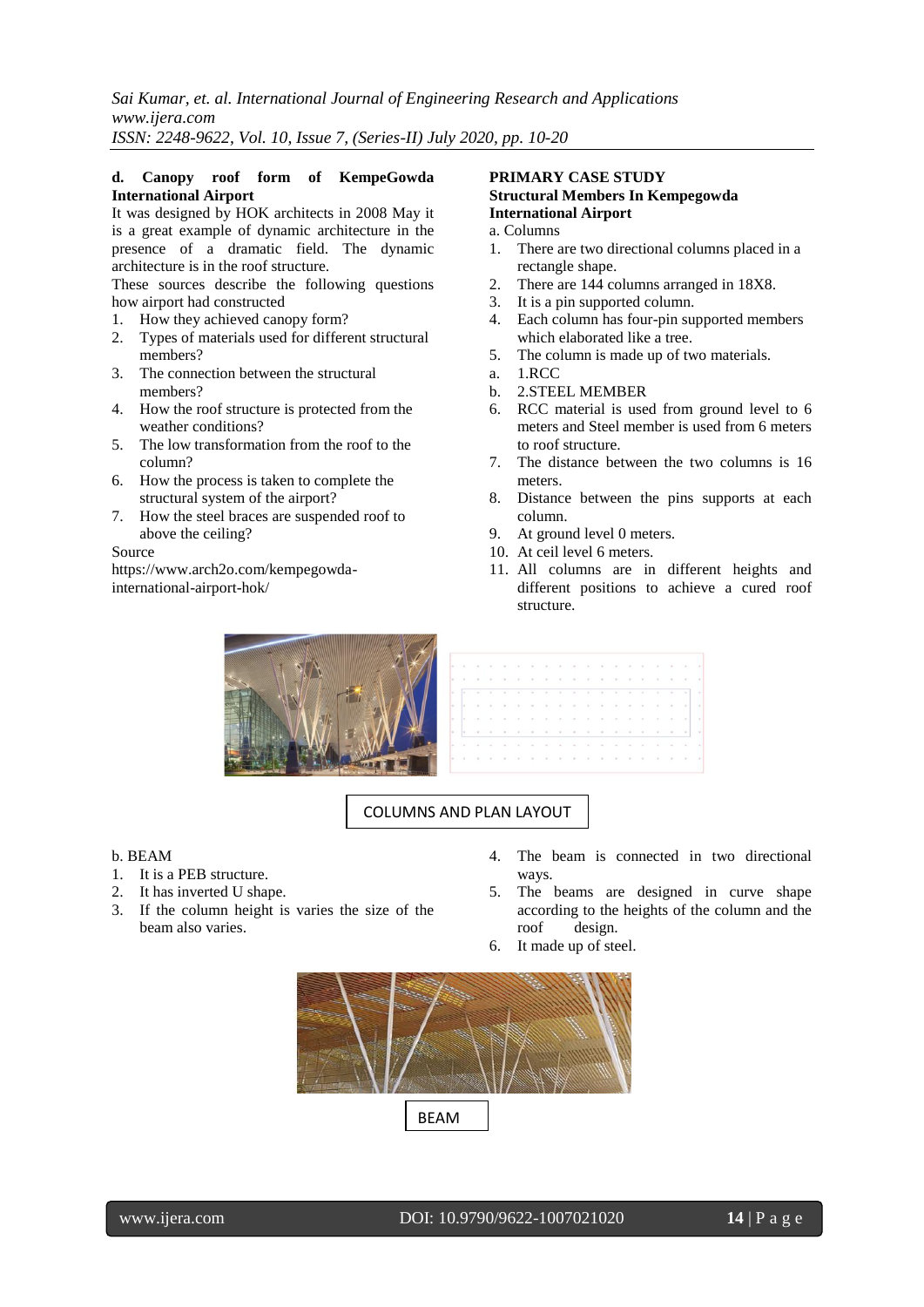#### c. ROOF

1. There is a grid connection between the beams to get stiffness to the roof structure. Large over hang roof, the use of low e-glazing reduce unwanted heat gain to create an energy efficiency high performance structure.



#### **d.** CONNECTION BETWEEN THE STRUCTURAL MEMBERS

- 1. Columns and beams are connected by pin and hinge connection.
- 2. Bracings and beam is connected by bolting system.
- 3. Roof and braces are connected by ribbed bolt system.

#### **DATA ANALYSIS (ADAPTING ROOF STRUCTURE)**

The main idea is to create movement in the roof structure. For that, we have chosen

- 2. Skylights enable natural light to penetrate from above thinking the atmosphere and spacious feeling of original building with expression.
- 3. The material of a roof structure is silver metallic and bright white finish recall the hitech nature of the city.



**SIDE VIEW** 

dynamic architecture as a concept according to the literature data and primary case study finally roof structure should work under the hydraulic machine and e-code system. By using these two the kinetic roof structure can achieve.

We are adapting this roof structure to KIA Bangalore without disturbing any design and structural members other than the roof system. The settlement roof structure in the airport as placed without changing the column position of the present design.

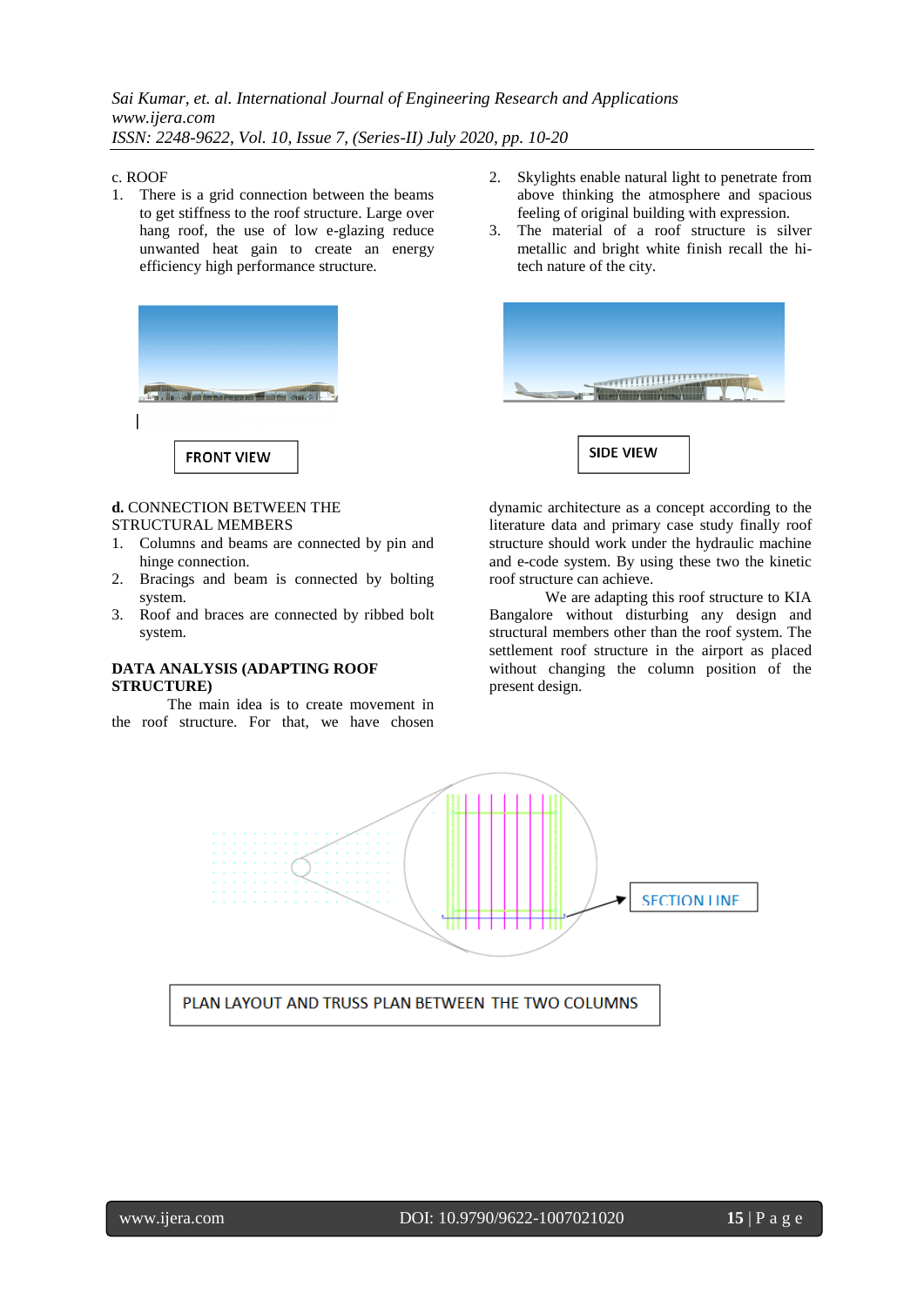|  | Roof structure            |                                                                                   |  |                         |  |  |
|--|---------------------------|-----------------------------------------------------------------------------------|--|-------------------------|--|--|
|  | <u>MMMMMMMMMMMMMMMMMM</u> |                                                                                   |  |                         |  |  |
|  |                           |                                                                                   |  |                         |  |  |
|  |                           |                                                                                   |  |                         |  |  |
|  |                           | This is the roof structure between the two columns<br>Folded poly carbonate sheet |  | Non-load bearing member |  |  |
|  |                           |                                                                                   |  |                         |  |  |
|  | Hydraulic member          |                                                                                   |  |                         |  |  |
|  | <b>Column</b> position    |                                                                                   |  |                         |  |  |
|  | Load bearing truss member |                                                                                   |  |                         |  |  |
|  |                           |                                                                                   |  |                         |  |  |

The major components involved to get movement in roof structure are

- 1. Triangular shape truss space system.
- 2. Non load bearing (like purlins).
- 3. Hydraulic jack.
- 4. Roof sheet.
- 5. Cables (e-coding).

We are going to create a movement in roof structure as shown in below plan.



If you see the plan in 3-D the roof structure moves or roof wave moves along the X-Direction then the triangular truss faces along Y-Direction and viceversa. Hydraulic jack always functions towards the Z-Direction which is perpendicular to both truss system and roof movement.



#### **TRIANGULAR TRUSS SPACE SYSTEM**

If we have taken a section between the two columns as you have seen above movement in the roof structure if truss place along X-axis the roof movement in Y-axis. They are two main trusses and one sub truss in between two columns.



The main trusses are placed above the columns and the sub truss is placed to support the hydraulic jack supported member. The edge trusses are loadbearing members which transfer the load from roof to column. These trusses are static position without involving in a dynamic process.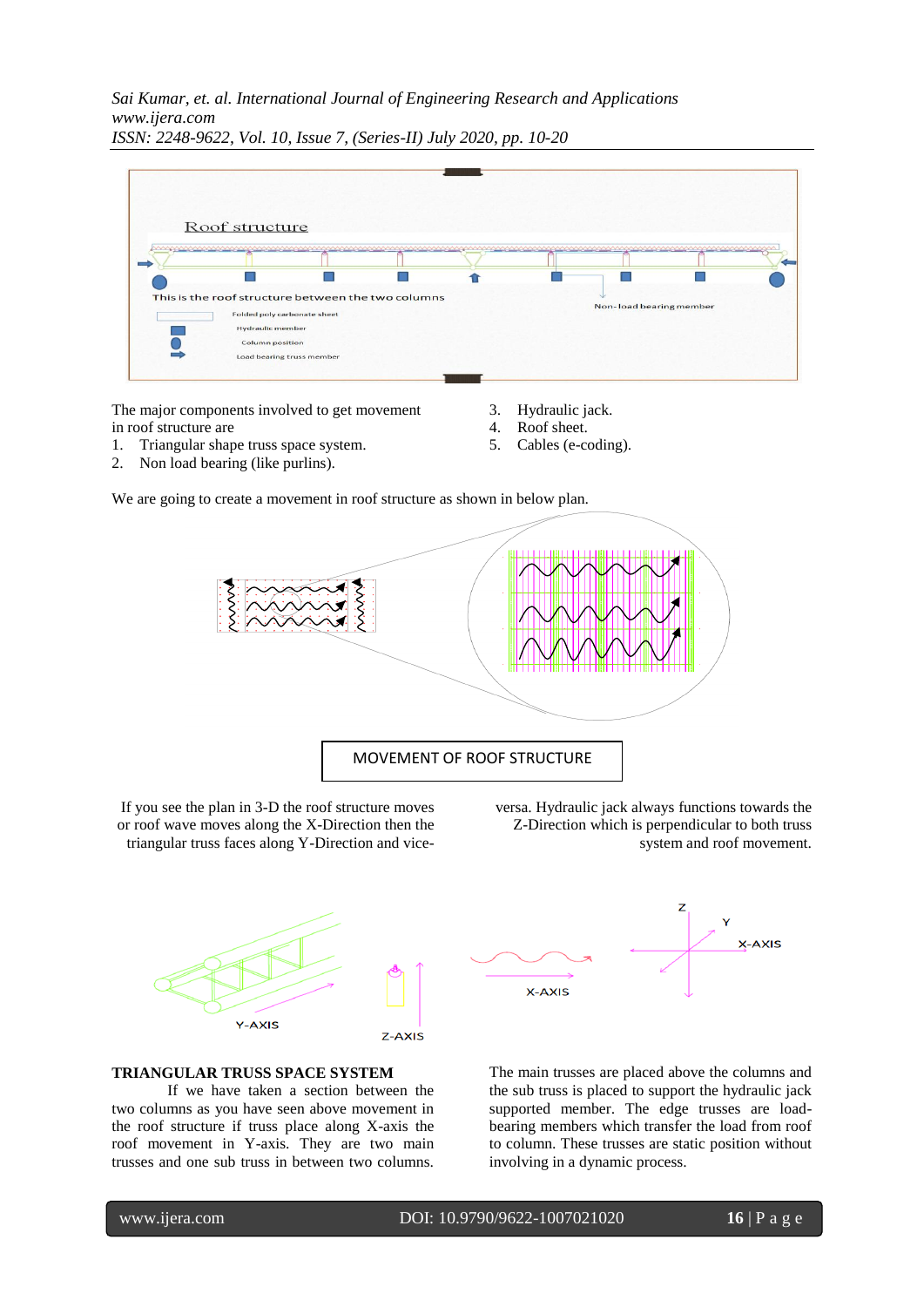

#### **NON-LOAD BEARING MEMBERS**

These members are placed along the parallel to the trusses and connected between two hydraulic jacks and roof sheets. These are movable members in the system along the direction of hydraulic jack. These are made up of steel and placed in between two columns for next two columns it having a separate pipe, it means for every two columns there will be two hydraulic jacks and one non-load-bearing member.

#### **HYDRAULIC JACK**

It is used to lift the non-load-bearing member to change the hydraulic roof continuously. These

hydraulic jacks are placed on the load-bearing member, which is connected to columns and perpendicular direction to the truss system. These are operated by a coding system according to the design module.

# **ROOF SHEET**

Dynamic movement majorly appears in the roof sheet for that the roof sheet should be expandable, flexible, rotatable, and also reset from the weather condition. We have created an innovative roof sheet to overcome the all above problems that are described into two layers.

- 1. To get movement.
- 2. Resist from weather conditions.



ROOF LAYER 1

To get movement it should be expandable, flexible, and rotatable.

1. To expand the sheet we used a spring.

Sheet design and how its function with dimensions



**Spring Position** 

2. To rotate we used a hinge between the two-unit



**Unit Position**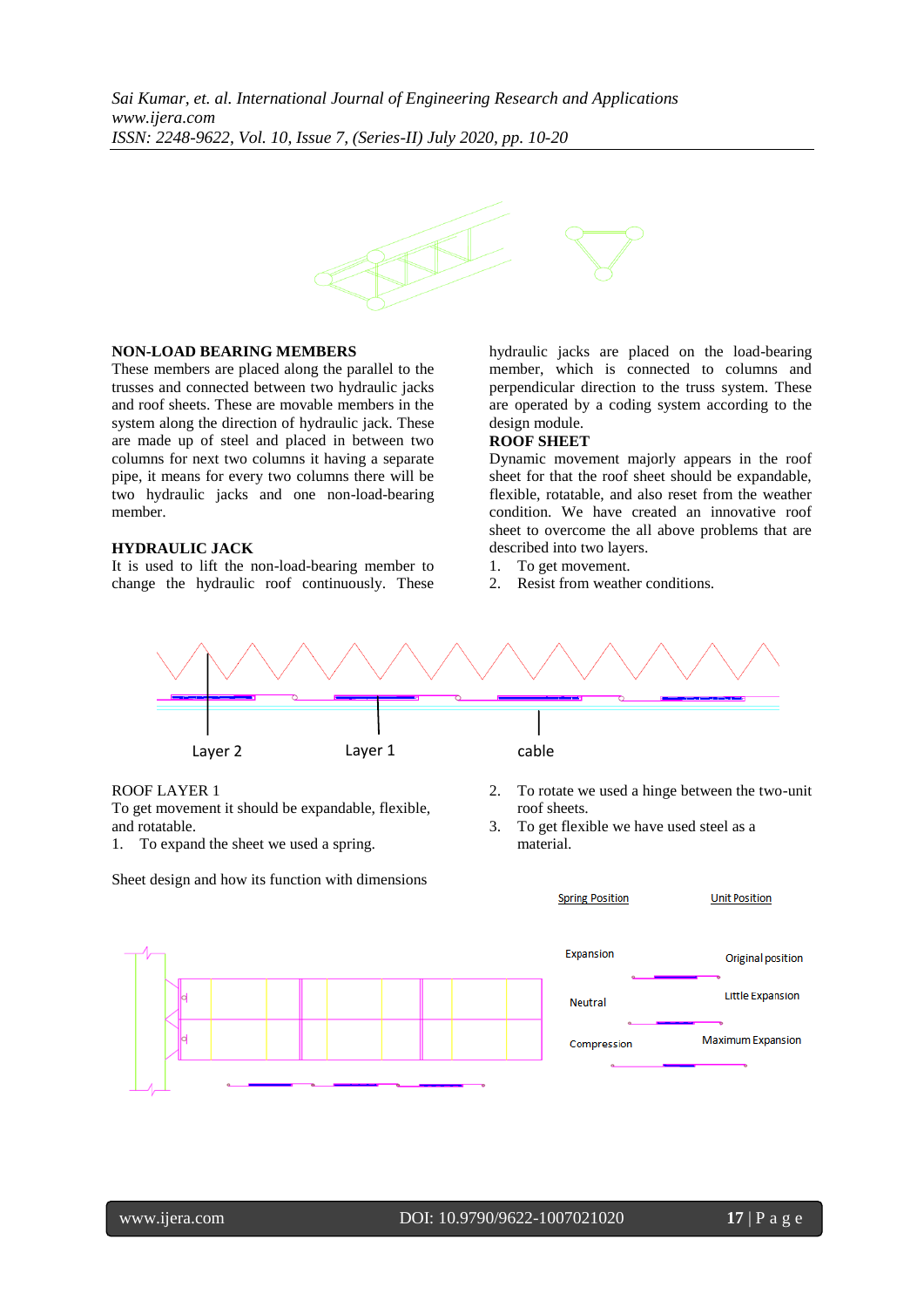#### ROOF LAYER 2

The second layer which protects from weather condition we have created a folded sheet as shown in the figure. It is made up of two layers.

- 1. The first layer made up of a polycarbonate sheet. It is used to protect from weather conditions.
- 2. The second layer made up of the ETFE (Ethylene Tetrafluoroethylene) sheet. It is used as a solar panel.



#### **CABLE**

Cables are used in between to non-load-bearing members along with the members which help to make a curve roof form by using the code system as shown in the figure.





### **CONNECTION BETWEEN THE MEMBERS**

1. Column and beam are in hinge and pin connection.

2. Roof sheet and members' connection.

a. Connection to non- load-bearing member as shown in below figure there is a roller like structure inside of it. It helps to hold the roof sheet. There is a hinge connection between the roof sheet and roller these rollers are controlled by the code system. Due to this hinge connection, it moves as

shown below. When hydraulic jack lift non-load bearing member at one side there is increasing in length to the non-load bearing member. Due to this, there will be a gap between the roof sheets unit to adjust these roof units the rollers are used. By getting a gap between these units skylight will create a different position and shape.

b. It is a fixed connection to the truss member as shown below figure.



www.ijera.com DOI: 10.9790/9622-1007021020 **18** | P a g e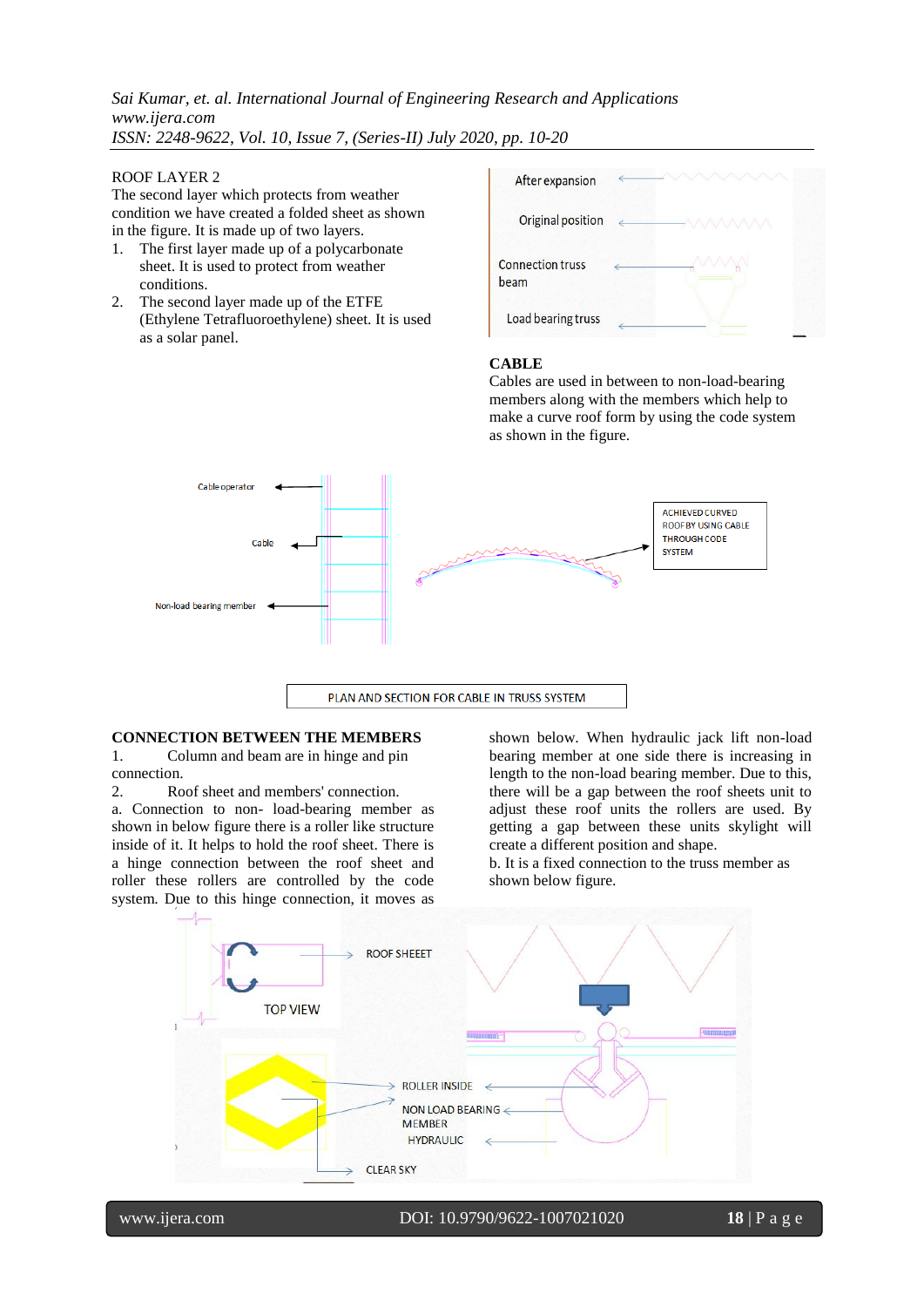# **FUNCTION OF ROOF SYSTEM**

To get movement in the roof structure, the function of the roof system is as shown below. Whenever the hydraulic jack starts working the non-load-bearing member starts moving upwards, the elastic roof sheet starts changing its shape from plane to triangular form, from here by using cables which are attached to roof sheets. We can transform into different shapes like curve, oblique, and many more.



CURVE ROOF ACHIEVED BY CABLES

# **DIFFERENT TYPE OF SHAPES BETWEEN TWO COLUMNS**



We can achieve many more shapes by this design and instant change in roof foam

# **III. CONCLUSION**

The upcoming architecture based on dynamic function. it gives more pleasant and graphical manner. It means human brain thing as graphical view in them minds. We have to innovative techniques for the future years.





#### **REFERENCE**

- [1]. {Salvai'sdor M and Heller, RA (1963), **Structure in Architecture**, 3rd ed., Prentice Hall.
- [2]. Hjelmstad, Keith D. (2005), **Fundamentals of Structural Mechanics**, 2nd ed., Springer.